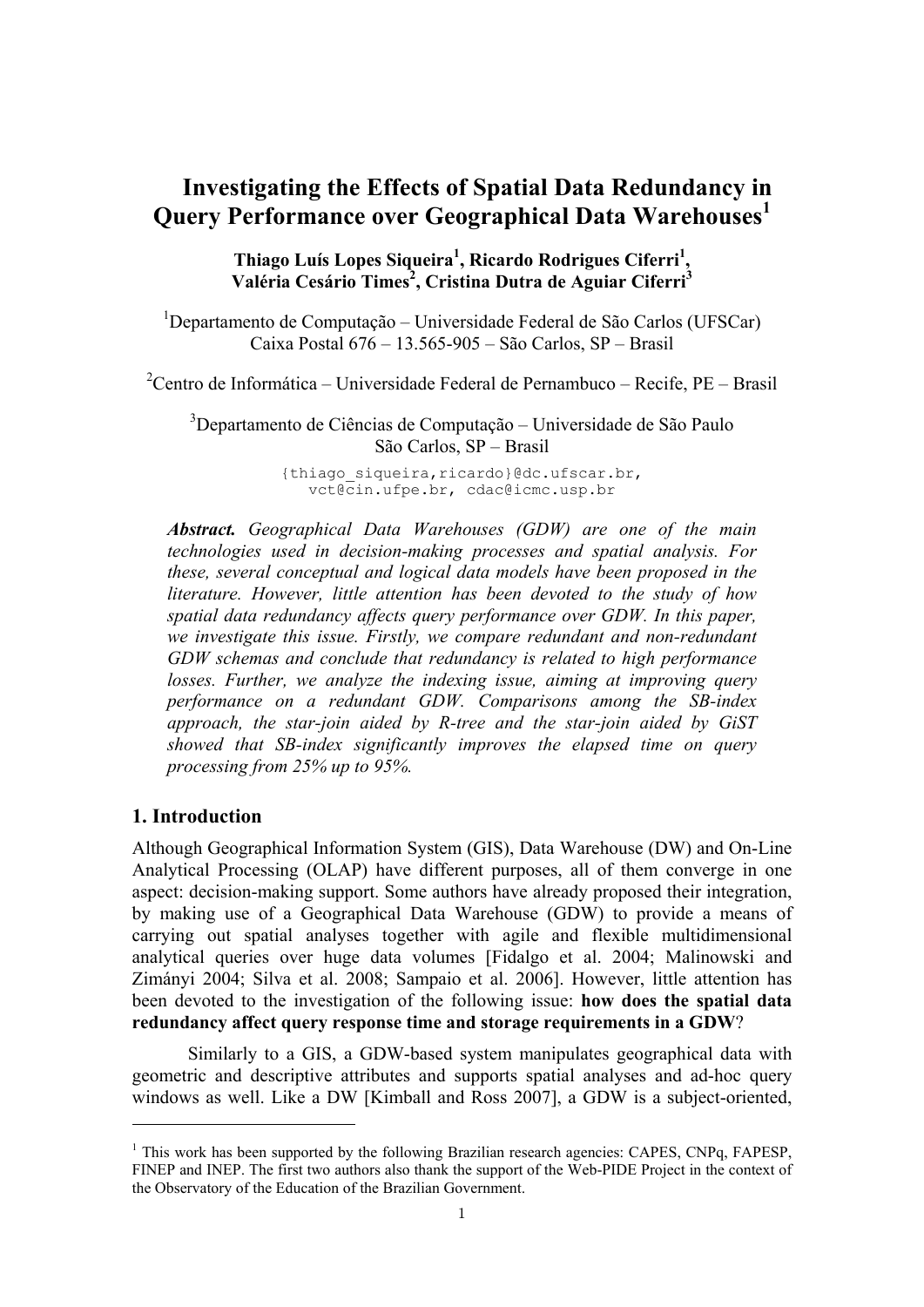integrated, time-variant and non-volatile dimensional database, that is often organized in a star schema with dimension and fact tables. A dimension table contains descriptive data and is typically designed in hierarchical structures in order to support different levels of aggregation. A fact table addresses numerical, additive and continuously valued measuring data, and maintains dimensions keys at their lower granularity level and one or more numeric measures as well. In fact, a GDW stores geographical data into one or more dimensions or into at least one measure [Stefanovic et al. 2000; Fidalgo et al. 2004; Malinowski and Zimányi 2004; Sampaio et al. 2006; Silva et al. 2008]. OLAP is the technology that provides strategic multidimensional queries over the DW. Further, Spatial OLAP (SOLAP) tools provide analytical multidimensional queries based on spatial predicates that mostly run over GDW [Gaede and Günther 1998; Kimball and Ross 2002; Fidalgo et al. 2004; Silva et al. 2008]. Often, the spatial query window is an ad-hoc area, not predefined in the spatial dimension tables.

 Attribute hierarchies in dimension tables lead to an intrinsically redundant schema, which provides a means of executing roll-up and drill-down operations. These OLAP operations perform data aggregation and disaggregation, according to higher and lower granularity levels, respectively. Kimball and Ross (2002) stated that a redundant DW schema is preferable to a normalized one, since the former does not introduce new joins costs and the attributes assume conventional data types that require only a few bytes. On the other hand, in GDW it may not be feasible to estimate the storage requirements for a spatial object represented by a set of geometric data [Stefanovic et al. 2000]. Also, evaluating a spatial predicate is much more expensive than executing a conventional one [Gaede and Günther 1998].

Hence, choosing between a normalized and a redundant GDW schema may not lead to the same option as for conventional DW. Then, an experimental evaluation approach should aid GDW designers to make this choice. In this paper we investigate spatial data redundancy effects in query performance over GDW. We mainly analyze if a redundant schema aids SOLAP query processing in a GDW, as it does for OLAP and DW. We also address the indexing issue aiming at improving query processing on a redundant GDW.

 This paper is organized as follows. Section 2 discusses related work, Section 3 describes the experimental setup, and Section 4 shows performance results for redundant and non-redundant GDW schemas, using database systems resources. Section 5 describes indices for DW and GDW, and the SB-index structure that we proposed in Siqueira et al. (2009). Section 6 details the experiments regarding the SB-index for the redundant and non-redundant GDW schemas. Section 7 concludes the paper.

## **2. Related Work**

Stefanovic et al. (2000) were the first to propose a GDW framework, which addresses spatial dimensions and spatial measures. Particularly, in a spatial-to-spatial dimension table, all levels of an attribute hierarchy maintain geometric features representing spatial objects. However, the authors do not discuss the effects of such redundant schema, by just focusing on the selective materialization of spatial measures. Fidalgo et al. (2004) foresaw that spatial data redundancy might deteriorate GDW performance. Because of this, they proposed a framework for designing geographical dimensional schemas that strictly avoid spatial data redundancy. The authors also validated their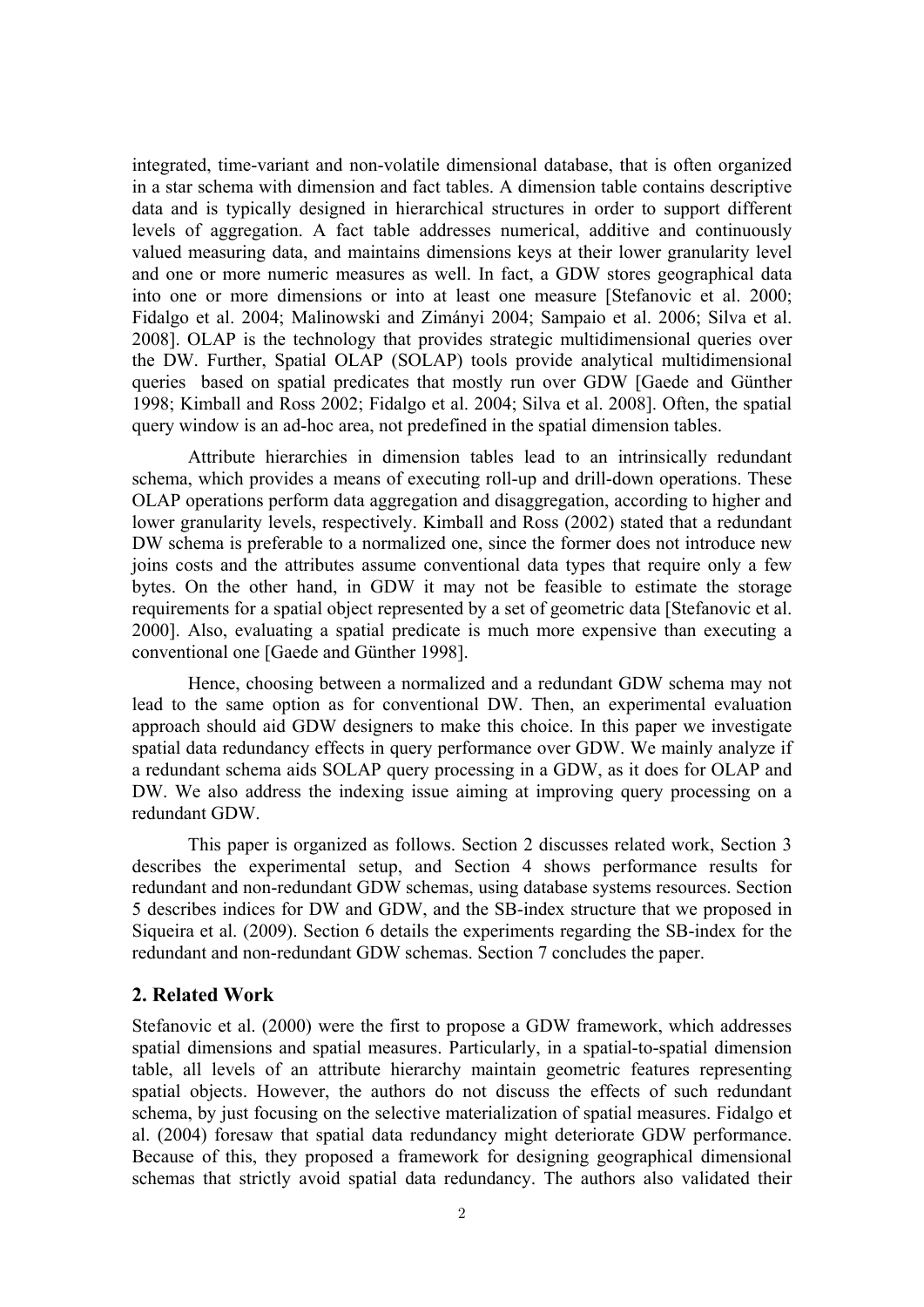proposal adapting a DW schema for a GDW. Even so, this validation work does not compare if the normalized schema performs SOLAP queries better than redundant ones. Finally, although Sampaio et al. (2006) have proposed a logical multidimensional model, they do not discussed about spatial data redundancy, but reuse the mentioned spatial-to-spatial dimension tables. Therefore, as far as we know, none of the related work outlined in this section have experimentally investigated the effects of spatial data redundancy in GDW, nor examined if this issue really affects SOLAP queries performance. This experimental evaluation is the main objective of our work.

## **3. Experimental Setup**

## **3.1. Workbench**

Experiments were conducted on a computer with 2.8 GHz Pentium D processor, 2 GB of main memory, 7200 RPM SATA 320 GB hard disk, Linux CentOS 5.2, PostgreSQL 8.2.5 and PostGIS 1.3.3. We have chosen the PostgreSQL/PostGIS DBMS because it is a prominent open source database management system. We also adapted the Star Schema Benchmark (SSB) [O'Neil, P., O'Neil, E. and Chen 2007] in order to support GDW spatial analysis, once its spatial information is strictly textual and maintained into Supplier and Customer dimensions. SSB is derived from TPC-H (www.tpc.org/tpch). The changes we made preserved descriptive data and created an spatial hierarchy based on the previously defined conventional dimensions. Both Supplier and Customer dimension tables have the following hierarchy: region  $\prec$  nation  $\prec$  city  $\prec$  address. While the domains of the attributes *s\_address* and *c\_address* are disjoint, suppliers and customers share city, nation and region locations as attributes.

 The following two GDW schemas were developed in order to investigate how much SOLAP queries performance is affected by spatial data redundancy. According to Stefanovic et al. (2000), Supplier and Customer are spatial-to-spatial dimensions and may maintain geographical data as shown in Figure 1: attributes with suffix "*\_geo*" store the geometric data of geographical features, and there is spatial data redundancy. For instance, a map for Brazil is stored in every row whose supplier is located in Brazil. However, as stated by Fidalgo et al. (2004), in a GDW, spatial data must not be redundant and should be shared whenever is possible. Thus, Figure 2 illustrates Customer and Supplier sharing city, nation and region locations, but not addresses.



**Figure 1. SSB adapted with spatial data redundancy: GRSSB.**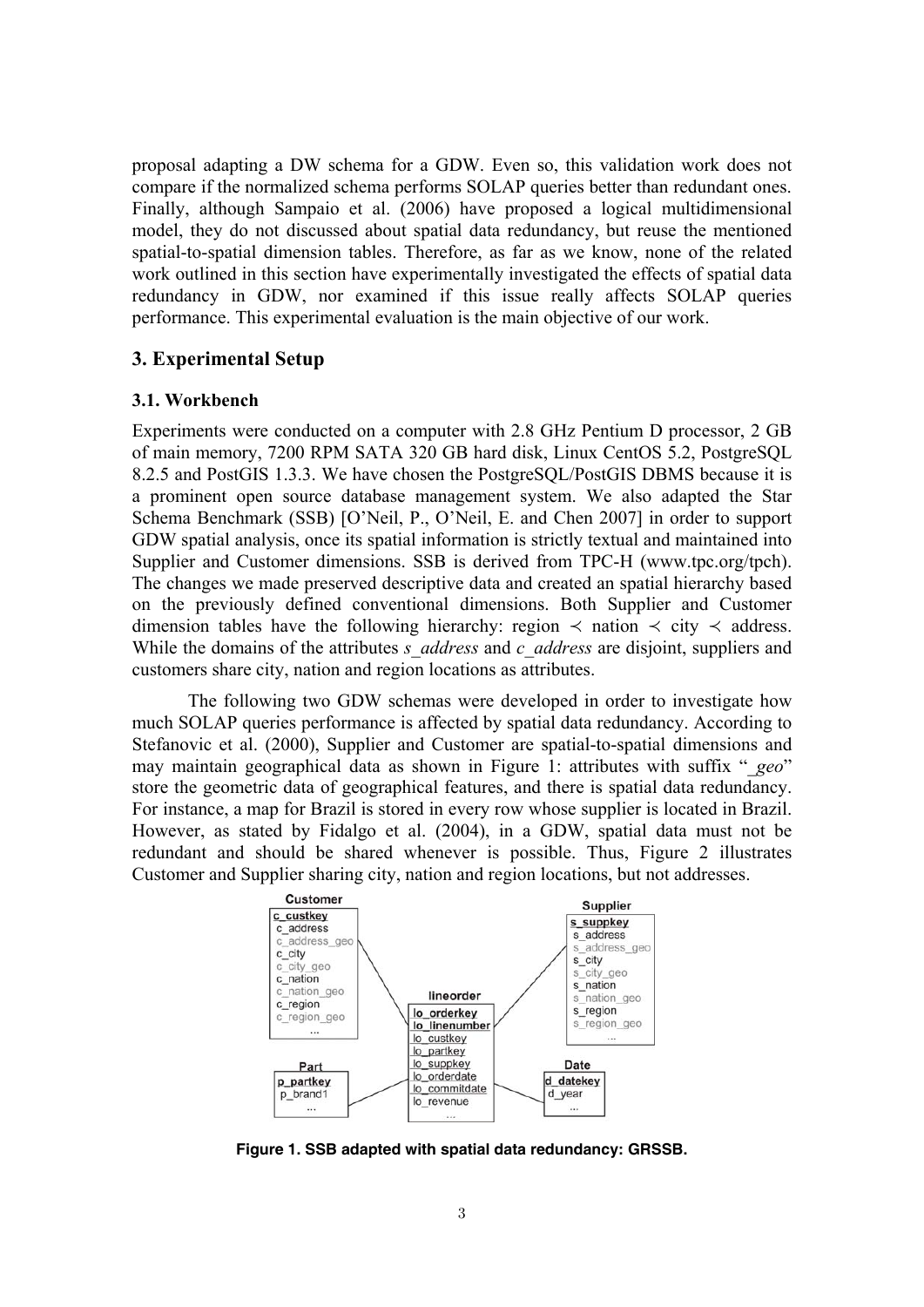While the schema shown in Figure 1 is named as GRSSB (Geographical Redundant SSB), the schema given in Figure 2 is called GHSSB (Geographical Hybrid SSB). Both schemas were created using SSB's database with scale factor 10. Data generation produced 60 million tuples in the fact table, 5 distinct regions, 25 nations per region, 10 cities per nation and a certain quantity of addresses per city that varies from 349 to 455. Cities, nations and regions were represented by polygons, while addresses were expressed by points. All geometries were adapted from Tiger/Line (www.census.gov/geo/www/tiger). GRSSB occupies 150 GB while GHSSB has 15 GB.



**Figure 2. SSB adapted without spatial data redundancy: GHSSB.** 

#### **3.2. Workload**

The workload was based on Query Q2.3 from SSB, showed on Figure 3. We replaced the underlined conventional predicate with spatial predicates involving ad-hoc query windows (QW). These quadratic windows have had a correlated distribution with spatial data, and their centroids are random supplier addresses. Their sizes are proportional to the spatial granularity. Addresses were evaluated with containment range query [Gaede and Günther 1998] and its QW covers 0.001% of the extent. City, nation and region levels were evaluated with intersection range query [Gaede and Günther 1998] and their QW cover 0.05%, 0.1% and 1% of the extent, respectively.



**Figure 3. Adaption of SSB Q2.3 query.** 

 The cited query windows allow the aggregation of data in different spatial granularity levels, i.e. the application of spatial roll-up and drill-down operations. Figure 3 also shows how complete spatial roll-up and drill-down operations are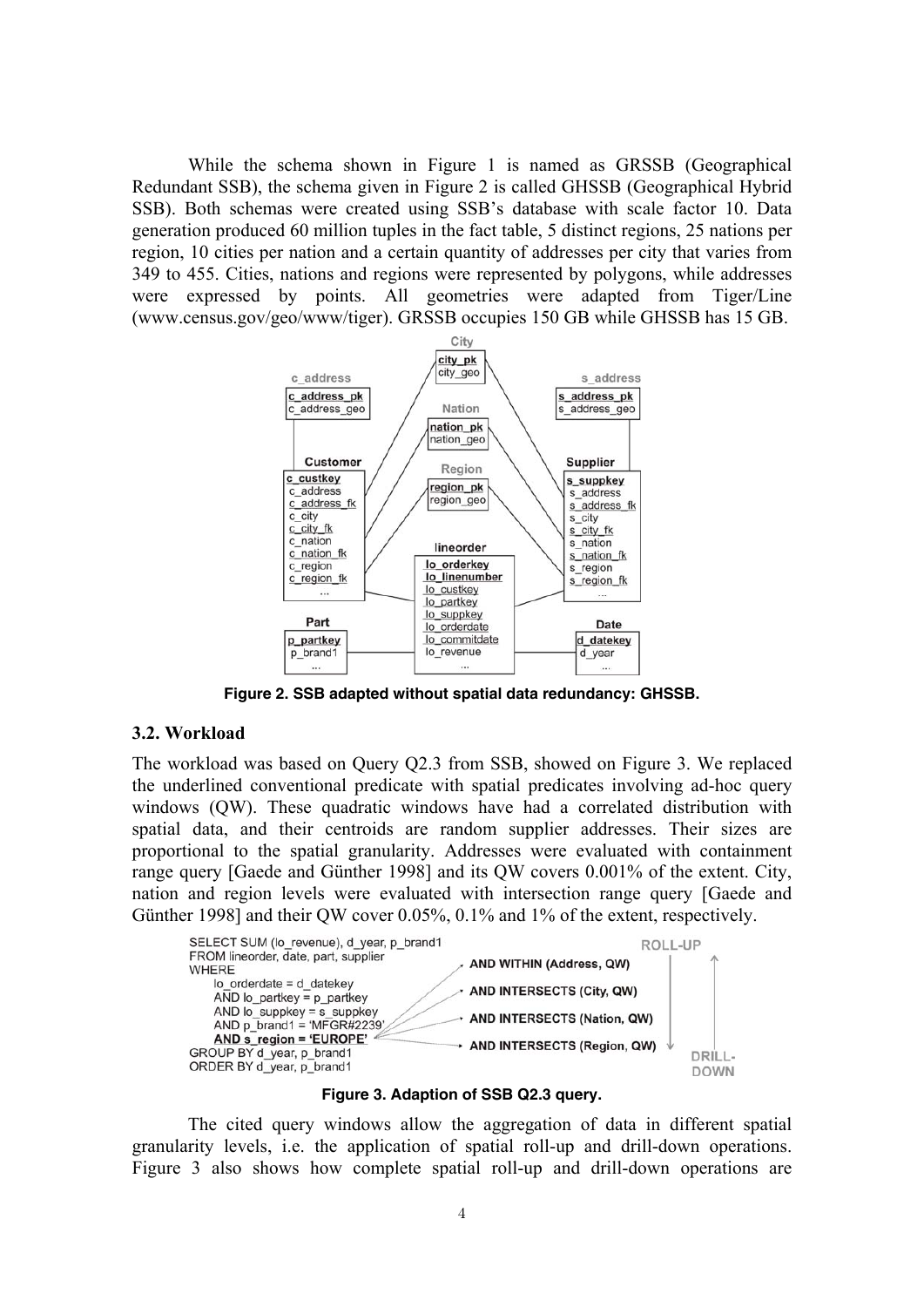performed. Both operations comprise four different size query windows that share the same centroid. Space limitations lead us to post further details about data and query distribution at http://gbd.dc.ufscar.br/papers/geoinfo08/figures.pdf.

## **4. Performance Results and Evaluation Applied for Different GDW Schemas**

In this Section, we discuss the performance results related to the following two test configurations based on the GRSSB and GHSSB schemas: (C1) star-join computation aided by R-tree index [Guttman 1984] on spatial attributes; (C2) star-join computation aided by GiST index (http://gist.cs.berkeley.edu) on spatial attributes. The configurations reflect current available DBMS resources for GDW query processing. Experiments were performed by submitting 5 complete roll-up operations to GRSSB and GHSSB and by taking the average of the measurements for each granularity level. To analyze query processing we gathered the elapsed time (seconds). Table 1 shows these results.

|                | Query processing: elapsed time |                                |                                |                                |  |  |  |  |  |  |
|----------------|--------------------------------|--------------------------------|--------------------------------|--------------------------------|--|--|--|--|--|--|
|                | <b>GRSSB</b><br>C <sub>1</sub> | <b>GHSSB</b><br>C <sub>1</sub> | <b>GRSSB</b><br>C <sub>2</sub> | <b>GHSSB</b><br>C <sub>2</sub> |  |  |  |  |  |  |
| <b>Address</b> | 2854.17                        | 2866.51                        | 2831.23                        | 2853.85                        |  |  |  |  |  |  |
| City           | 2773.39                        | 2763.17                        | 2773.10                        | 2758.70                        |  |  |  |  |  |  |
| <b>Nation</b>  | 4047.35                        | 2766.14                        | 3449.76                        | 2765.61                        |  |  |  |  |  |  |
| Region         | 6220.68                        | 2787.83                        | 6200.44                        | 2790.29                        |  |  |  |  |  |  |

**Table 1. Performance results for configurations C1 and C2.** 

 Fidalgo et al. (2004) foresaw that, although a normalized GDW schema introduces new join costs, it should require less storage space than a redundant one. Our quantitative experiments verified this fact and also showed that SOLAP query processing is negatively affected by spatial data redundancy in a GDW. According to our results, attribute granularity does not affect query processing in GHSSB. For instance, Region-level queries took 2787.83 seconds in C1, while Address-level queries took 2866.51 seconds for the same configuration, a very small increase of 2.82%. Therefore, our experiments showed that star-join is the most costly process in GHSSB. On the other hand, as the granularity level increases, the longer it takes to process a query in GRSSB. For example, in C2, a query on the finest granularity level (Address) took 2831.23 seconds, while on the highest granularity level (Region) it took 6200.44 seconds, an increase of 119%, despite the existence of efficient indices on spatial attributes. Therefore, it is possible to conclude that spatial data redundancy from GRSSB caused larger performance losses to SOLAP query processing, as compared to losses caused by additional joins in GHSSB.

 Although our tests have pointed out that SOLAP queries processing in GHSSB is more efficient than in GRSSB, they also showed that both schemas offer prohibitive query response time. Clearly, the challenge in GDW is to retrieve data related to ad-hoc query windows and to avoid the high cost of star-joins. Thus, mechanisms to provide efficient query processing, as index structures, are essential. In the next sections, we describe existing indices and resume a novel index structure for GDW called SB-index [Siqueira et al. 2009], as well as discuss how spatial data redundancy affects them.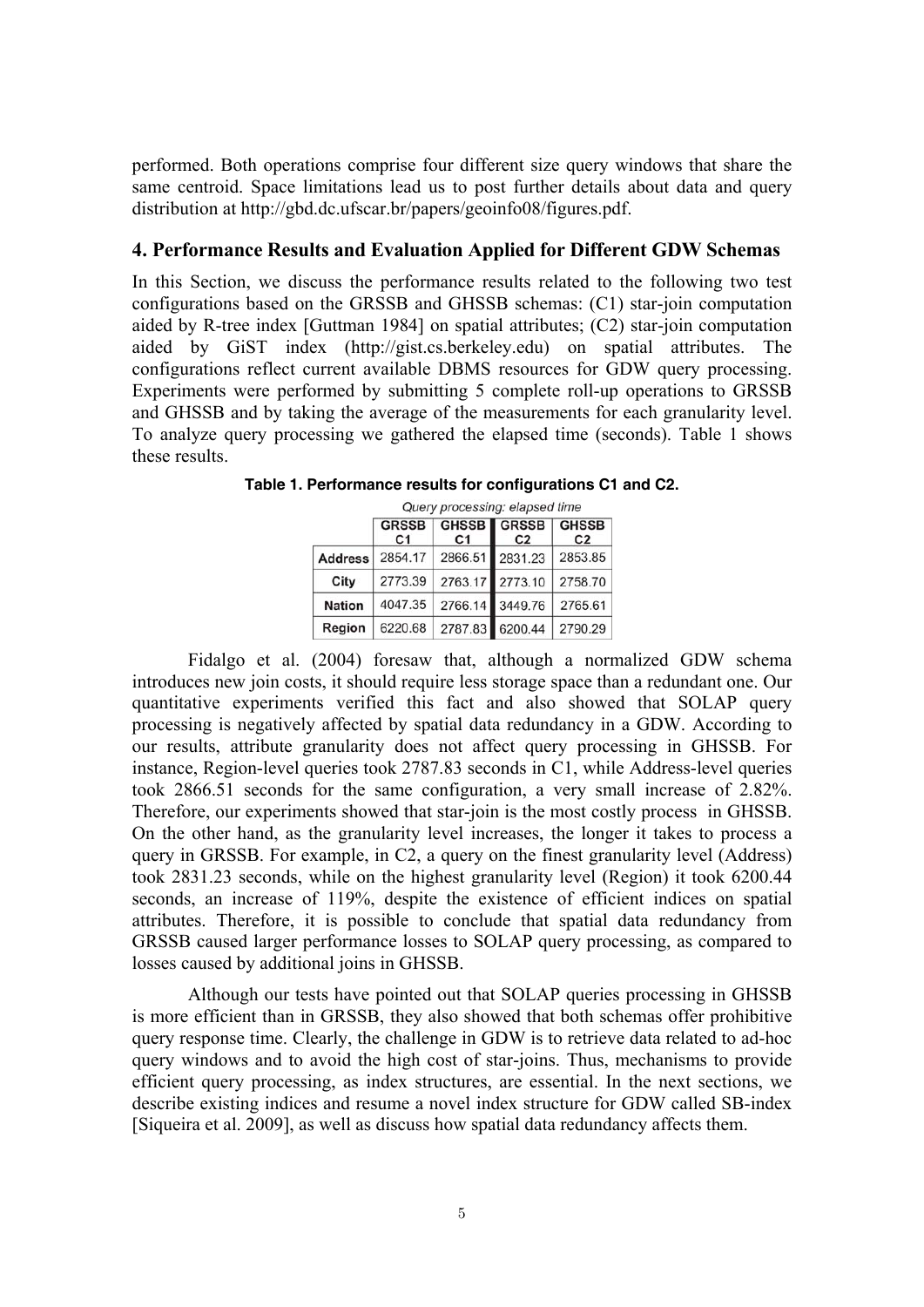## **5. Indices**

In the previous sections we identified some reasons for using an index structure to improve SOLAP query performance over GDW. Section 5.1 discusses the existing indices for DW and GDW, while in Section 5.2, we describe our SB-index approach.

#### **5.1. Indices for DW and GDW**

The Projection Index and the Bitmap Index were proven to be valuable choices in conventional DW indexing, since the multidimensionality is not an obstacle to them [O'Neil, P. and Quass 1997; Wu et al. 2006; Stockinger and Wu 2007; Wu et al. 2008]. Consider **X** as an attribute of a relation **R**. Then, the Projection Index on **X** is a sequence of values for **X** extracted from **R** and sorted by the row number. Surely, repeated values may exist. The basic Bitmap index associates one bit-vector to each distinct value *v* of the indexed attribute **X**. The bit-vectors maintain as many bits as the number of records found in the data set. If for the k-th record of the data set, we have that  $X = v$ , then the k-th bit of the bit-vector associated with *v* has the value of one. The attribute cardinality,  $|\mathbf{X}|$ , is the number of distinct values of **X** and determines the number of bit-vectors. Also, a star-join Bitmap index can be created for the attribute **C** of a dimension table, in order to indicate the set of rows in the fact table to be joined with a certain value of **C**.

 Figure 4 shows data from a DW star-schema, a projection index and bit-vectors of two star-join Bitmap indices. The attribute s\_suppkey is referenced by lo\_suppkey shown in the fact table. Although s address is not involved in the star join, it is possible to index this attribute by a star-join Bitmap index, since there is a 1:1 relationship between s suppkey and s address.  $Q_1 \prec Q_2$  if, and only if it is possible to answer  $Q_1$ using just the results of  $Q_2$ , and  $Q_1 \neq Q_2$  [Harinarayan et al. 1996]. Therefore, it is possible to index s region because s region  $\prec$  s nation  $\prec$  s city  $\prec$  s address. For instance, executing a bitwise OR with the bit-vectors for s\_address = B and s\_address = C results in the bit-vector for s region  $=$  'EUROPE'. Visibly, creating star-join Bitmap indices to attribute hierarchies is enough to allow roll-up and drill-down operations.

|                | s suppkey s address                                   | s city          | s nation                              |                | s region       |                |              | s nation       |                                                  |
|----------------|-------------------------------------------------------|-----------------|---------------------------------------|----------------|----------------|----------------|--------------|----------------|--------------------------------------------------|
|                | А                                                     | VIETNAM 2       | <b>VIETNAM</b>                        |                | ASIA           |                |              | <b>VIETNAM</b> |                                                  |
| $\overline{2}$ | B                                                     | <b>FRANCE 5</b> | <b>FRANCE</b>                         |                | <b>EUROPE</b>  |                |              | <b>FRANCE</b>  |                                                  |
| 3              | C                                                     | ROMANIA 2       | <b>ROMANIA</b>                        |                | <b>EUROPE</b>  |                |              | <b>ROMANIA</b> |                                                  |
| $\overline{4}$ | D                                                     | ALGERIA 6       | <b>ALGERIA</b>                        |                | <b>AFRICA</b>  |                |              | <b>ALGERIA</b> |                                                  |
| 5              | Ε                                                     | ALGERIA 0       | <b>ALGERIA</b>                        |                | <b>AFRICA</b>  |                |              | <b>ALGERIA</b> |                                                  |
|                | <b>FACT TABLE: Lineorder</b><br>lo suppkey lo custkey | rev             | Star-join Bitmap: s address<br>в<br>Α | С              | D              | Ε              |              |                | Star-join Bitmap: s region<br>ASIA EUROPE AFRICA |
|                |                                                       |                 |                                       |                |                |                |              |                |                                                  |
|                | 235                                                   | 20              | 0                                     | $\bf{0}$       | $\mathbf 0$    | $\Omega$       |              | $\Omega$       | $\Omega$                                         |
|                | 512                                                   | 16              | $\Omega$<br>1                         | $\overline{0}$ | $\overline{0}$ | $\Omega$       | 1            | $\Omega$       | $\overline{0}$                                   |
| $\overline{2}$ | 512                                                   | 22              | $\overline{0}$<br>1                   | $\overline{0}$ | $\overline{0}$ | $\overline{0}$ | $\bf{0}$     | 1              | $\overline{0}$                                   |
| 3              | 235                                                   | 19              | $^{\circ}$<br>$\Omega$                | ٠              | $\Omega$       | $\mathbf{0}$   | $\alpha$     | ٠              | $\mathbf{0}$                                     |
| 3              | 512                                                   | 15              | $\bf{0}$<br>0                         |                | $\mathbf 0$    | $\bf{0}$       | $\mathbf{0}$ |                | $\bf{0}$                                         |
| 3              | 106                                                   | 21              | $\mathbf 0$<br>$\bf{0}$               |                | $\circ$        | 0              | $\mathbf 0$  |                | $\mathbf{0}$                                     |
| 4              | 235                                                   | 20              | $\Omega$<br>$\Omega$                  | $\Omega$       | 1              | $\Omega$       | $\Omega$     | $\Omega$       | 1                                                |

**Figure 4. Fragment of data, Projection and Bitmap indices.**

 Figure 4 also illustrates that instead of storing the value 'EUROPE' twice, the Bitmap Index associates this value to a bit-vector and uses 2 bits to indicate the 2 tuples where s region  $=$  'EUROPE'. This simple example shows how Bitmap deals with data redundancy. Moreover, if a query asking for s\_region =  $'EUROPE'$  and lo\_custkey = 235 had been submitted for execution, then a bit-wise AND operation is executed using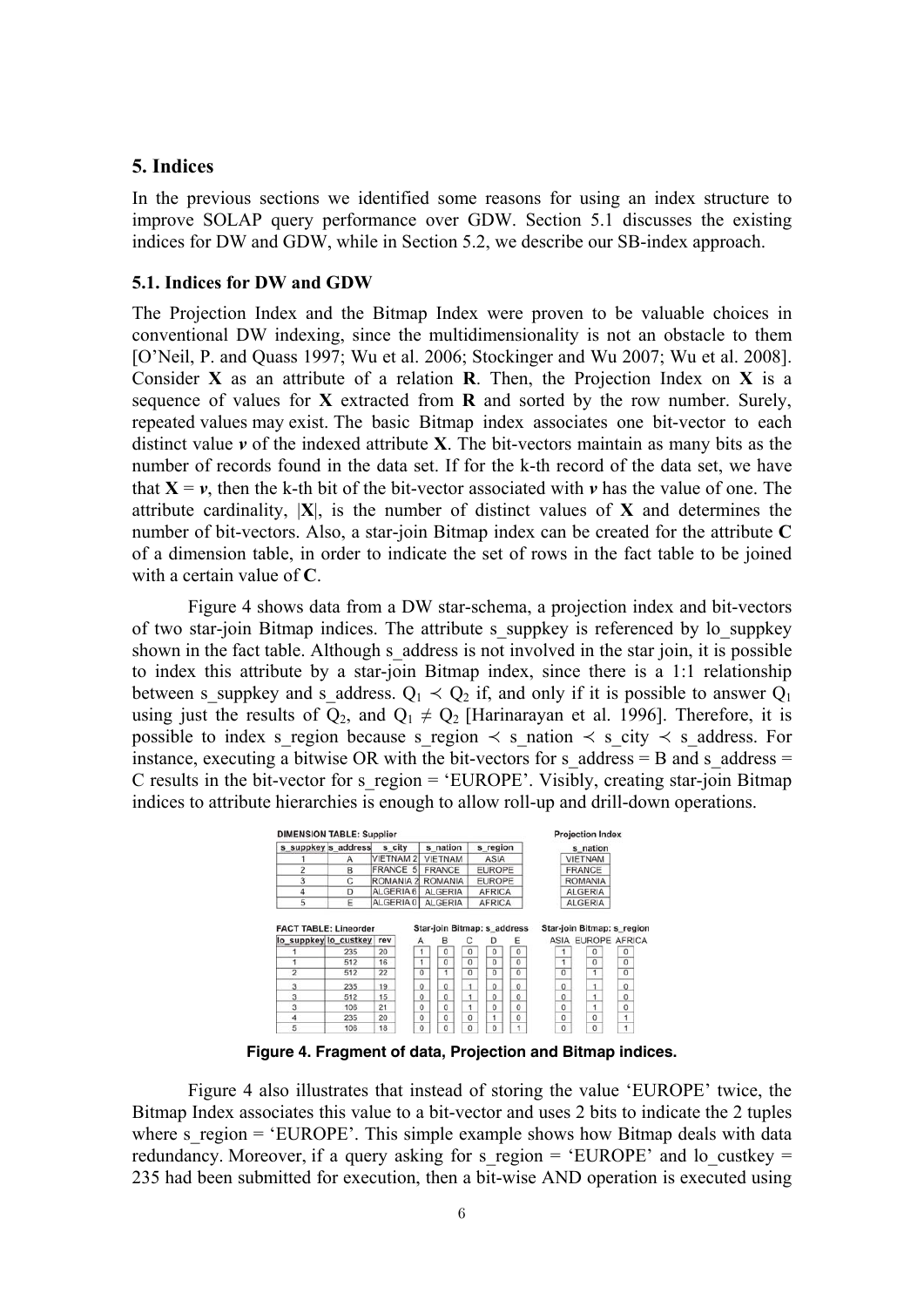the corresponding bit-vectors, in order to answer this query. Such property justifies why the number of dimension tables does not drastically affect the Bitmap efficiency.

 High cardinality has been seen as the Bitmap's main drawback. However, recent studies have demonstrated that, even with very high cardinality, the Bitmap index approach can provide an acceptable response time and storage utilization [Wu et al. 2006, 2008]. Three techniques have been proposed to reduce the Bitmap index size [Stockinger and Wu 2007]: compression, binning and encoding. FastBit is a Free Software that efficiently implements Bitmap indices with encoding, binning and compression [Wu et al. 2006; O'Neil, E., O'Neil, P., and Wu 2007]. FastBit creates a Projection Index and an index file for each attribute. The index file stores one array of distinct values in ascending order, whose entries point to bit-vectors.

 Although being suitable for conventional DW, to the best of our knowledge, the Bitmap approach has never been applied to GDW, nor FastBit has resources to support GDW indexing. In fact, just a single GDW index has so far been found in the database literature, namely the aR-Tree [Papadias et al. 2001]. The aR-tree index uses the Rtree's partitioning method to create **implicit ad-hoc hierarchies for the spatial objects**. Nevertheless, this is not the case for some GDW applications which mainly make use of predefined attribute hierarchies, such as region  $\prec$  nation  $\prec$  city  $\prec$  address. Thus, there is a lack of an efficient index for GDW to support predefined spatial attribute hierarchies and to deal with multidimensionality.

## **5.2. The SB-index**

The Spatial Bitmap Index (SB-index) aims at introducing the Bitmap index in GDW in order to reuse this method's legacy for DW and inherit all of its advantages. SB-index computes the spatial predicate and transforms it into a conventional one, which can be computed together with other conventional predicates. This strategy provides the whole query answer using a star-join Bitmap index. As a result, the GDW star-join operation is avoided and **predefined spatial attributes hierarchies can be indexed**. Therefore, the SB-index provides a means of processing SOLAP operations.

 We have designed the SB-index as an adapted projection index. Each entry maintains a key value and a minimum bounding rectangle (MBR). The key value references the spatial dimension table's primary key and also identifies the spatial object represented by the corresponding MBR. DW often have surrogate keys, and thus, an integer value is an appropriate choice for primary keys. A MBR is implemented as two pairs of coordinates. As a result, the size of SB-index entry (denoted as **s**) is given by the expression  $s =$  sizeof(int) + 4 $*$  sizeof(double).

 SB-index is an array stored on disk. L is the maximum number of SB-index objects that can be stored into one disk page. Suppose that the size **s** of an entry is equal to 36 bytes (one integer of 4 bytes and four double precision numbers of 8 bytes each) and that a disk page has 4 KB. Thus, we have  $L = (4096 \text{ DIV } 36) = 113$  entries. In order to avoid fragmented entries among different pages, some unused bytes (U) may separate them. In this example,  $U = 4096 - (113 \times 36) = 28$  bytes.

 The SB-index query processing, illustrated in Figure 5, has been divided into two tasks. The first one performs a sequential scan on the SB-index and of adding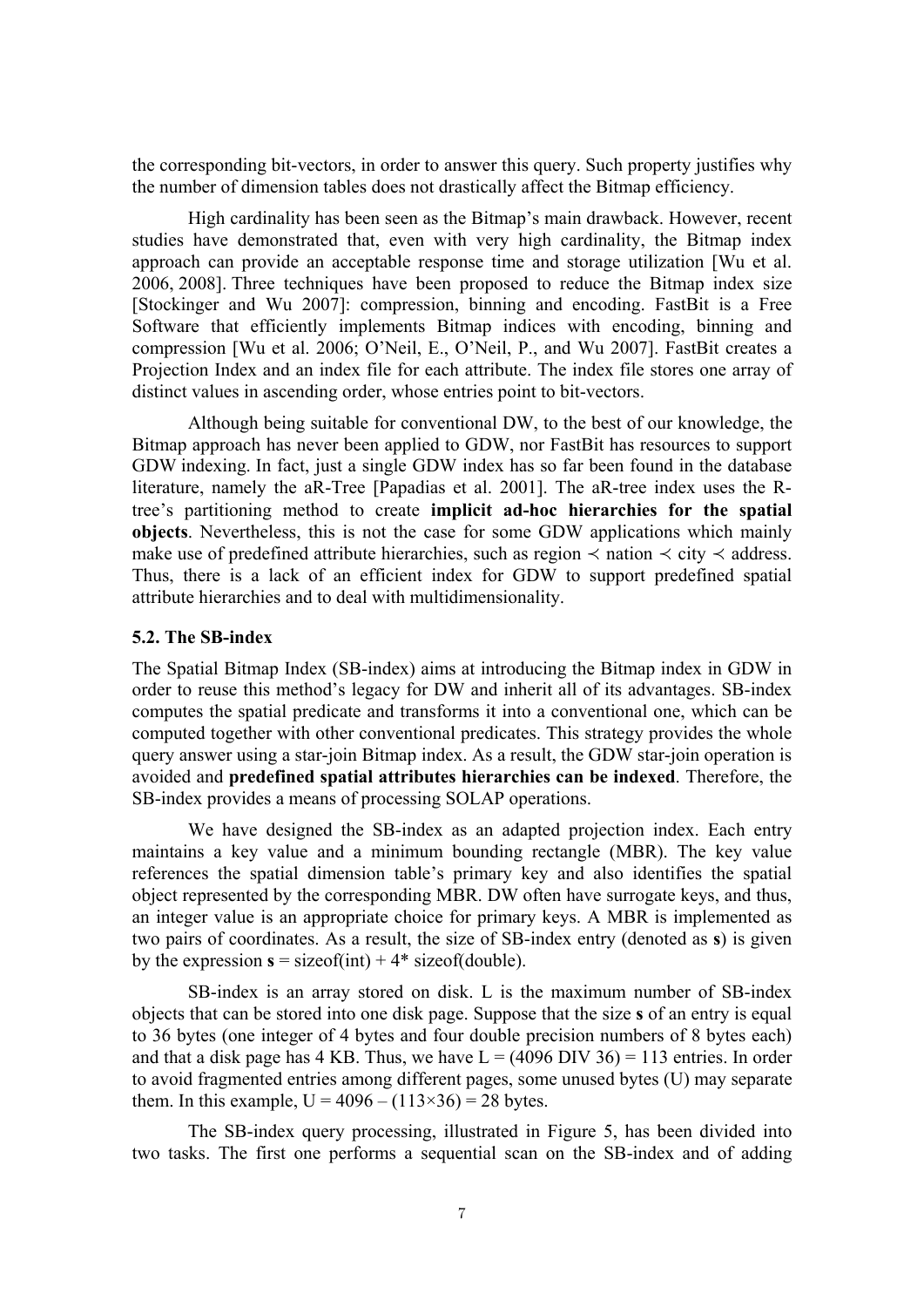candidates (possible answers) to a collection. Then, the second task consists of checking which candidates are seen as answers and of producing a conventional predicate.



**Figure 5. The SB-index Query Processing.**

 During the scan on the SB-index file, one disk page must be read per step, and its contents copied to a buffer in primary memory. After fulfilling the buffer, a sequential scan on it is needed to test, for each entry, the MBR against the spatial predicate. If this test evaluates to true, the corresponding key value must be collected. After scanning the whole file, a collection of candidates is found (i.e., key values whose spatial objects may be answers to the query spatial predicate). Currently, the SB-index supports intersection, containment and enclosure range queries, as well as point and exact queries.

 The second task must check which candidates can really be seen as answers. This is the refinement task and requires an access to the spatial dimension table using each candidate key value, in order to fetch the original spatial object. Clearly, indicating candidates reduces the number of objects that must be queried, and is a good practice to decrease query response time. Then, the previously identified objects are tested against the spatial predicate using proper spatial database functions. If this test evaluates to true, the corresponding key value must be used to compose a conventional predicate. Here the SB-index transforms the spatial predicate into a conventional one. Finally, the resulting conventional predicate is passed to the FastBit software, which can combine it with other conventional predicates and resolve the entire query.

## **6. Performance Results and Evaluation Applied to Indices**

In this Section, we discuss the performance results derived from the following additional test configuration: (C3) SB-index to avoid a star-join. This configuration was applied to the same data and queries used for configurations C1 and C2, and aims at comparing both C1 and C2 (given in Section 3) to C3. We reused the Experimental Setup outlined in Section 3. Our index structure was implemented with C++ and compiled with gcc 4.1. Disk page size was set to 4 KB. Bitmap indices were built with WAH compression [Wu et al. 2006] and without encoding or binning methods. To investigate the index building costs, we gathered: quantity of disk accesses, elapsed time (seconds) and space required to store the index. To analyze query processing we collected the elapsed time (seconds) and the number of disk accesses. In the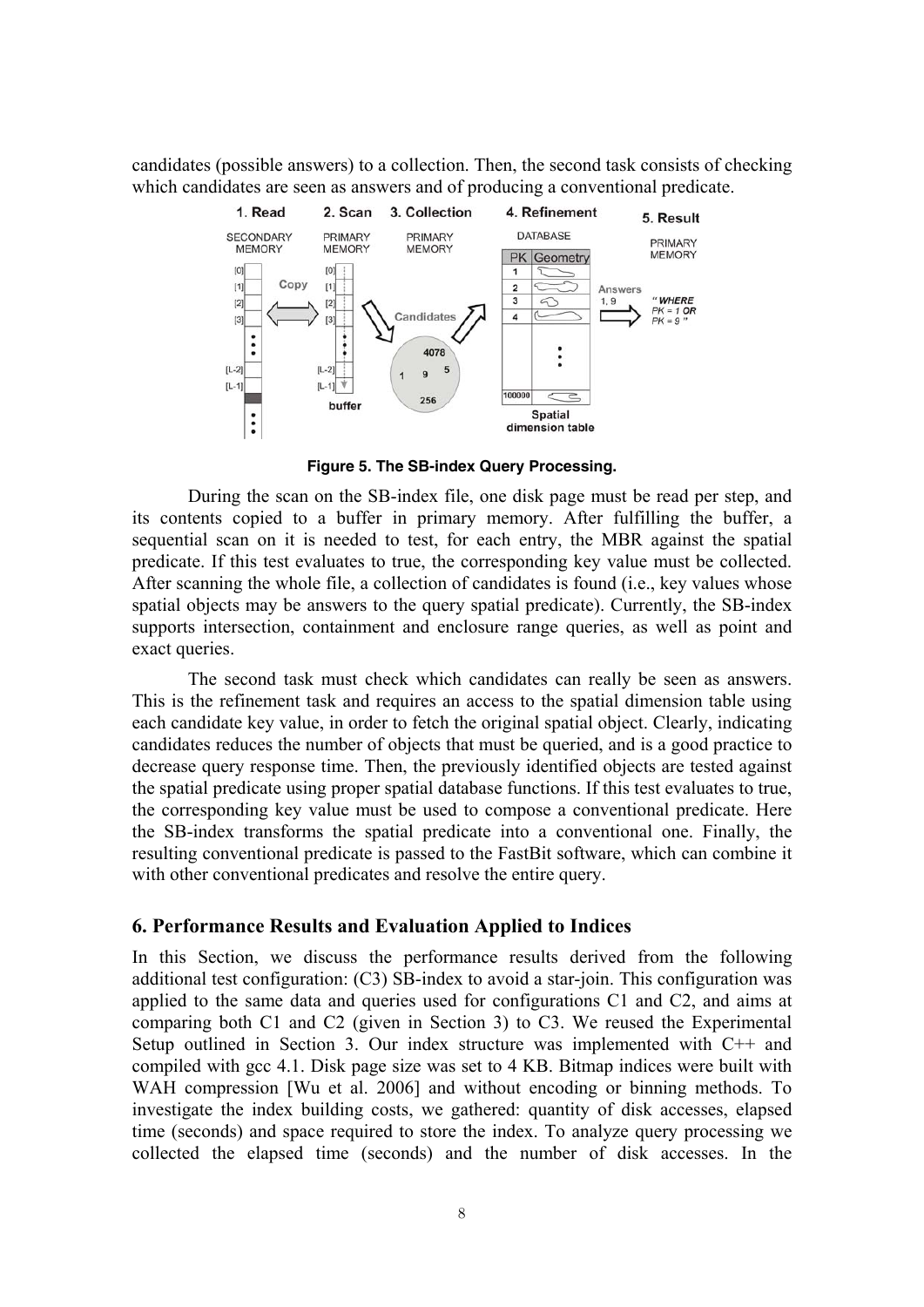experiments, we submitted 5 complete roll-up operations to schemas GRSSB and GHSSB and took the average of the measurements for each granularity level.

#### **6.1. First Battery of Tests**

Table 2 shows the results derived from applying the SB-indices building operations to GRSSB and GHSSB. Due to spatial data redundancy, in GRSSB all indices have 100,000 entries (consequently the same size) and require the same number of disk accesses to be built. In addition, one spatial object has its MBR obtained several times, since this object may be found in different tuples, causing an overhead. The star-join Bitmap index occupies 2.3 GB, and took 11,237.70 seconds to be built. Each SB-index requires 3.5 MB, i.e., only a small addition to storage requirements (0.14% for each granularity level).

|                |                        |             |                                    | SB-indices building: GRSSB SB-indices building: GHSSB |                                    |              |  |
|----------------|------------------------|-------------|------------------------------------|-------------------------------------------------------|------------------------------------|--------------|--|
|                | <b>Elapsed</b><br>time | <b>Disk</b> | <b>Disk</b><br>accessesutilization | <b>Elapsed</b><br>time                                | <b>Disk</b><br>accessesutilization | <b>Disk</b>  |  |
| <b>Address</b> | 48                     | 886         | 3.5 MB                             | 18                                                    | 886                                | 3.5 MB       |  |
| City           | 1,856                  | 886         | 3.5 MB                             | 4                                                     |                                    | <b>16 KB</b> |  |
| <b>Nation</b>  | 11,566                 | 886         | 3.5 MB                             | 4                                                     |                                    | 8KB          |  |
| Region         | 19.453                 | 886         | 3.5 MB                             | 2                                                     | 2                                  | 8 KB         |  |

**Table 2. Measurements on building SB-index for GRSSB and GHSSB.** 

 Due to normalization, in GHSSB, each spatial object is stored once in each spatial dimension table. Therefore, disk accesses, elapsed time and disk utilization assume lower values than that mentioned for GRSSB, during SB-index building. The star-join Bitmap index occupies 3.4 GB, and took 12,437.70 seconds to be built. SBindex adds at most 0.10% to storage requirements, specifically at the Address level.

 Table 3 shows the SB-index query processing results. The time reduction columns compare how much faster C3 is than the best result between C1 and C2 (Table 1). SBindex can check if a point (address) is within a query window without refinement. However, to check if a polygon (city, nation or region) intersects the query window, a refinement task is necessary. Thus, Address level has a better performance gain.

 Query processing using SB-index in GRSSB performed 886 disk accesses independently from the chosen attribute. This fixed number of disk accesses is due to the fact that we used sequential scan and all indices have the same number of entries for every granularity (i.e., all indices have the same size). Redundancy affected negatively SB-index, since the same MBR may be evaluated several times during both the SBindex sequential scan and the refinement task. On the other hand, adding only 0.14% to space requirements causes a query response time reduction between 25% and 95%, justifying the adoption of SB-index in GRSSB. In GHSSB, time reduction was always superior to 90%, even better than in GRSSB. This difference lies on the fact that indices had become smaller, due to spatial data redundancy avoidance. In addition, each MBR is evaluated only once, in contrast to GRSSB. Again, the tiny SB-index requires little storage space and contributes to reduce query response time drastically.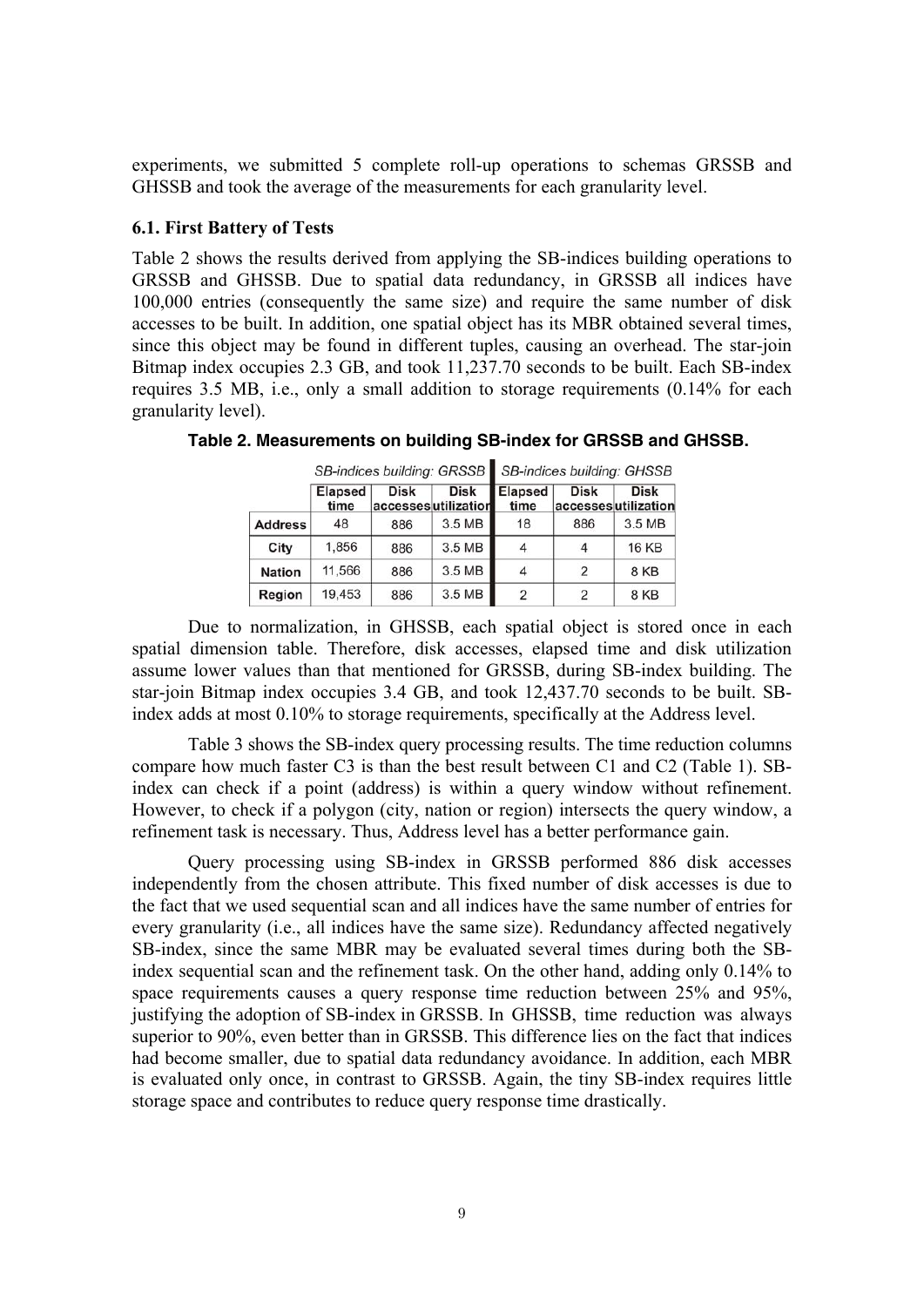|                |                                   | Query processing: GRSSB |                                                     | <b>Query processing: GHSSB</b>           |                        |                                                            |                |
|----------------|-----------------------------------|-------------------------|-----------------------------------------------------|------------------------------------------|------------------------|------------------------------------------------------------|----------------|
|                | C <sub>3</sub><br>Elapsed<br>Time | C <sub>3</sub><br>Time  | C <sub>3</sub><br><b>Disk</b><br>reduction accesses | C <sub>3</sub><br><b>Elapsed</b><br>Time | C <sub>3</sub><br>Time | C <sub>3</sub><br><b>Disk</b><br><b>reduction accesses</b> |                |
| <b>Address</b> | 132.41                            | 95.32%                  | 886                                                 | 131.91                                   | 95.38%                 | 886                                                        | <b>Address</b> |
| City           | 271.74                            | 90.20%                  | 886                                                 | 150.00                                   | 94.56%                 | 4                                                          | City           |
| <b>Nation</b>  | 1178.12                           | 65.84%                  | 886                                                 | 201.70                                   | 92.70%                 | 2                                                          | <b>Nation</b>  |
| Region         | 4621.99                           | 25.45%                  | 886                                                 | 268.37                                   | 90.38%                 | $\mathfrak{p}$                                             | Region         |

**Table 3. Measurements on query processing with SB-index.** 

## **6.2 Redundancy Enhancement**

As shown in Section 6.1, the motivation behind carrying out the simple and efficient SB-index modification is to be able to efficiently deal with spatial data redundancy. An overhead is caused while querying GRSSB because repeated MBR are evaluated and repeated spatial objects are checked in the refinement phase. On the other hand, unique MBR values should eliminate this overhead, as is the GHSSB case. Therefore, we proposed a second level to SB-index, which consists of assigning a list for each distinct MBR of all key values associated with it. The lists are stored on disk. On query processing, each distinct MBR must be tested against the spatial predicate. If this comparison evaluates to true, one key value from the corresponding list immediately guides the refinement. If the current spatial object is an answer, then all key values from the list are instantly added to the conventional predicate. Finally, the conventional predicate is passed to FastBit, which solves the entire query. As shown in Table 4, the modification severely decreased the number of disk accesses and the query response time in GRSSB. Address granularity level was not tested because it is not redundant. The adaption requires a very small fraction of the star-join Bitmap index volume: from 0.16% to 0.20% for City and Region granularity levels, respectively. Also, time reduction varies from 80.40% to 91.73%.

|               |                        | Indices building |                                              | Query processing |                        |                   |               |
|---------------|------------------------|------------------|----------------------------------------------|------------------|------------------------|-------------------|---------------|
|               | <b>Elapsed</b><br>time | <b>Disk</b>      | <b>Disk</b><br>accesses utilization accesses | <b>Disk</b>      | <b>Elapsed</b><br>time | Time<br>reduction |               |
| City          | 2.005                  | 101,385          | 4.81 MB                                      | 511              | 229.11                 | 91.73%            | City          |
| <b>Nation</b> | 11,428                 | 100,935          | $3.93 \, \text{MB}$                          | 57               | 507.41                 | 85.29%            | <b>Nation</b> |
| Region        | 19,446                 | 100.897          | 3.86 MB                                      | 36               | 1214.93                | 80.40%            | Region        |

**Table 4. Measurements on the enhancement of SB-index applied to GRSSB.**

 Finally, Figures 6 and 7 respectively shows how SB-index performed in GRSSB and GHSSB, by comparing it to the best result between C1 and C2. The axes indicate the time reduction provided by SB-index. In Figure 6, except for granularity level Address, the results are from SB-index second level enhancement. Instead of suggesting the elimination of the redundancy on GDW schemas, we proposed a means of reducing its effects. This strategy enhances SB-index portability, since it allows using the SB-index in distinct GDW schemas.

# **7. Conclusions**

This paper has analyzed the effects of spatial data redundancy in query performance over Geographical Data Warehouses (GDW). In order to carry out such analysis, we compared the query response times of spatial roll-up operations for two distinct GDW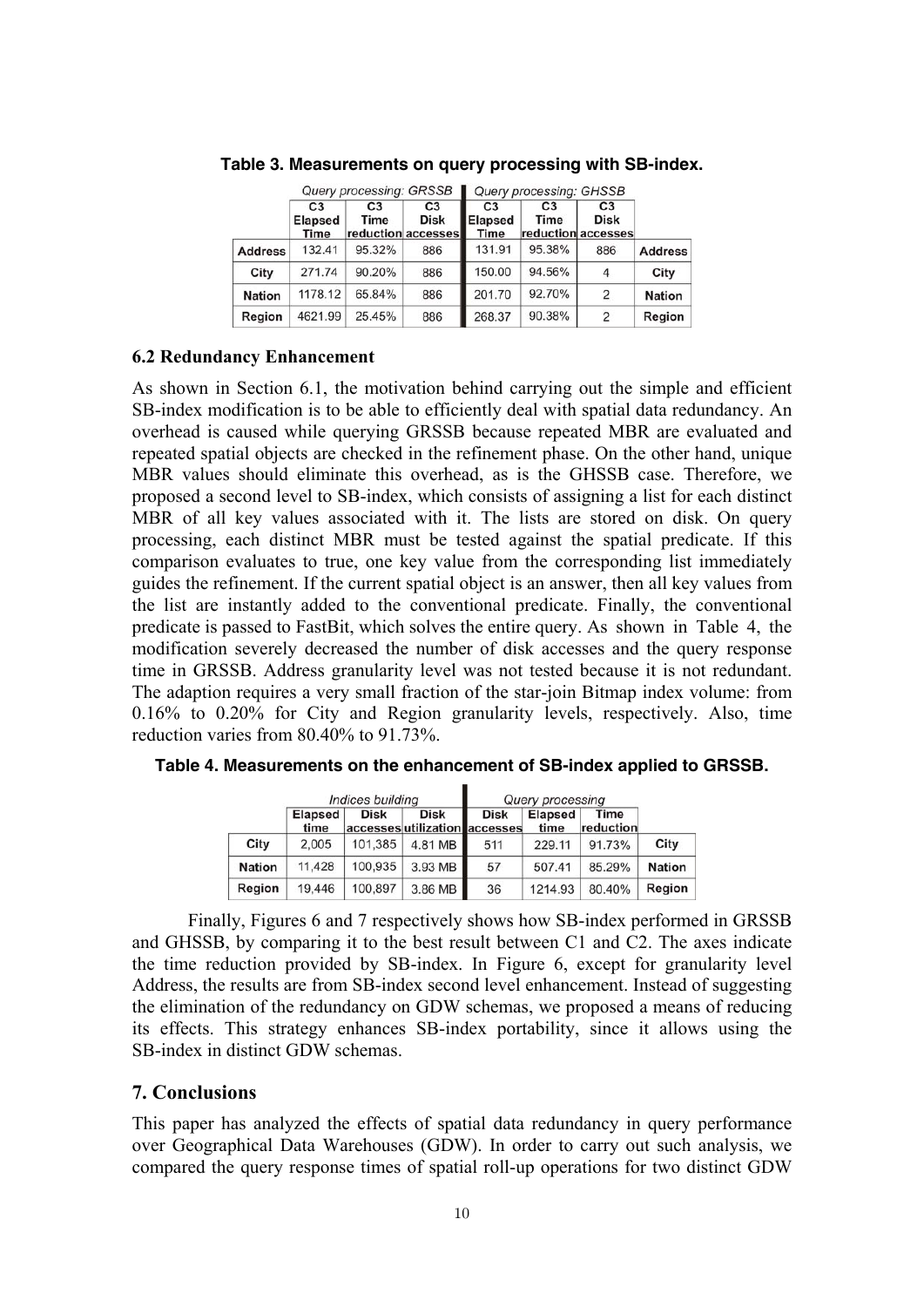schemas. Since redundancy is related to attribute hierarchies in dimension tables, the first schema, GRSSB, was designed intrinsically redundant, while the other, GHSSB, avoids redundancy through normalization. Our performance tests, using current database management systems resources, showed that GRSSB's spatial data redundancy introduced more performance losses than GHSSB's joins costs.

 These results motivated us to investigate indexing alternatives aiming at improving query performance on a redundant GDW. Comparisons among the SB-index, and the star-join aided by efficient spatial indices (R-trees and GiST) showed that SBindex greatly improved query processing: in GRSSB, performance gains were from 25.45% to 95.32%, while in GHSSB were from 90.38% to 95.38%. The results also showed that SB-index is very compact compared to the star-join Bitmap, requiring a very small fraction of this index volume: 0.10% to 0.14%. The lower improvement obtained in GRSSB motivated us to propose a specific enhancement on SB-index to deal with spatial data redundancy, by evaluating distinct MBR and spatial objects once, instead of multiple times. This enhancement provided performance gains from 80.40% to 91.73% in GRSSB. Clearly, spatial data redundancy is related to performance losses.

 We are currently investigating some other strategies for minimizing the data redundancy effects on the SB-index, such as adapting a SB-index to use the R\*-tree CR to manipulate distinct MBR [Beckmann et al. 1990; Gaede and Günther 1998]. In order to complement the investigation of the data redundancy effects, we are planning to run new experiments using increasing data volumes and different database management systems.



**Figure 6. How SB-index performed better than C1 and C2 in GRSSB.** 



**Figure 7. How SB-index performed better than C1 and C2 in GHSSB.**